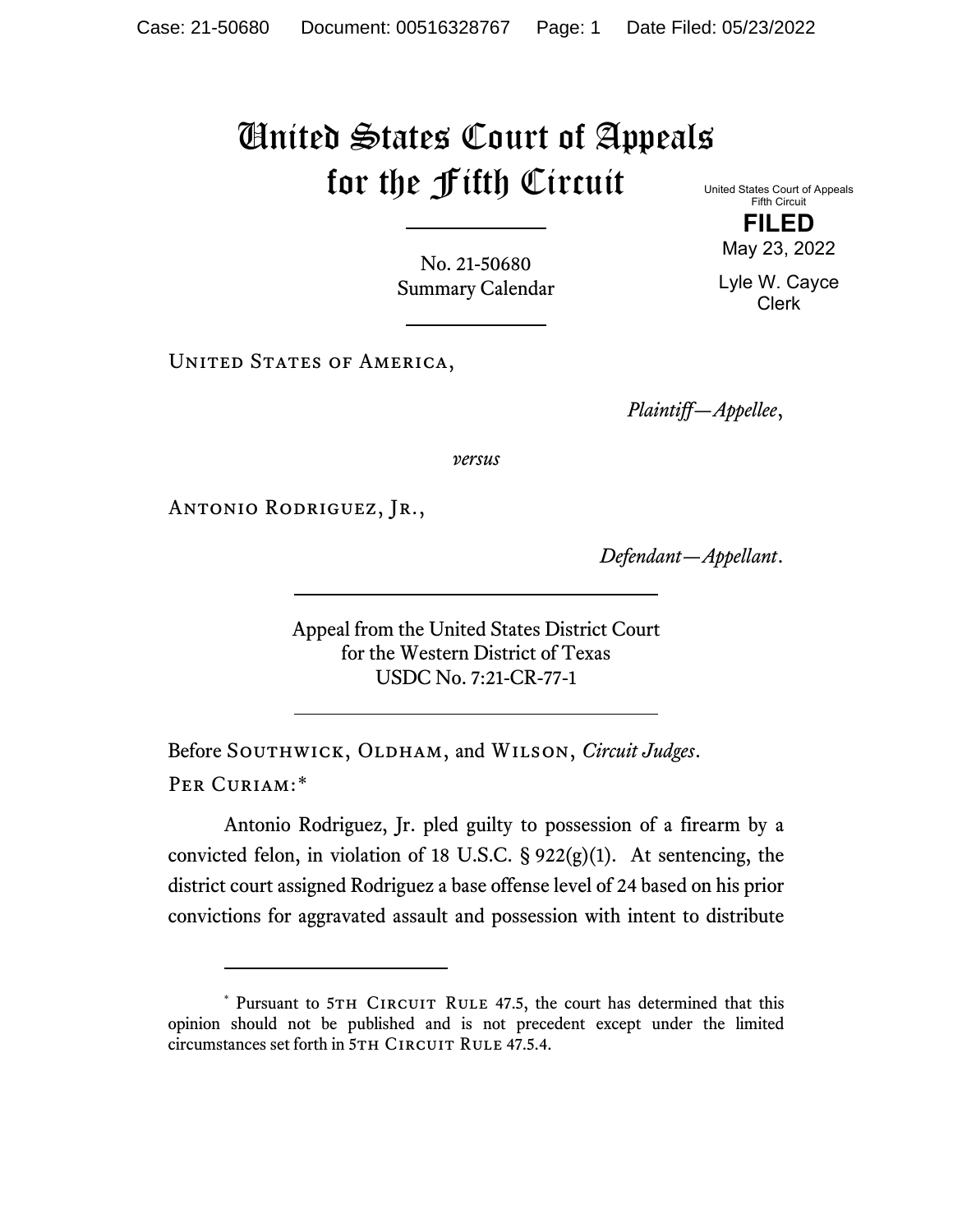## No. 21-50680

less than 50 kilograms of marijuana. The district court then sentenced Rodriguez within the Guidelines range to 87 months of imprisonment and three years of supervised release.

Rodriguez now asserts that the district erred by calculating his Guidelines range using the wrong base offense level. Under U.S.S.G. § 2K2.1(a)(2), an offense involving the unlawful possession of a firearm carries a base offense level of 24 "if the defendant committed any part of the instant offense subsequent to sustaining at least two felony convictions of either a crime of violence or a controlled substance offense." Rodriguez contends that his 2008 marijuana conviction cannot be considered a "controlled substance offense" under  $\S 2K2.1(a)(2)$  because at the time, the statute of conviction criminalized hemp, which Congress removed from the list of substances contained in the Controlled Substances Act (CSA) in 2018, prior to Rodriguez's sentencing here. *See* 21 U.S.C. § 841(a)(1), (b)(1)(D); § 812(c); *compare* § 802(16) (effective Mar. 9, 2006), *with* § 802(16)(B)(i) (effective Dec. 21, 2018). Rodriguez contends that the district court was required to look to whether the offense involved a controlled substance as defined in the version of § 802 that was in effect at the time he was sentenced in 2021, as opposed to the version of § 802 that was in effect at the time of his 2008 marijuana conviction.

Because, as Rodriguez concedes, he did not raise this argument in the district court, we review only for plain error. *United States v. Huerra*, 884 F.3d 511, 519 (5th Cir. 2018). To show plain error, Rodriguez must demonstrate a forfeited error that is clear or obvious and that affects his substantial rights. *Puckett v. United States*, 556 U.S. 129, 135 (2009). If he satisfies those requirements, this court has the discretion to remedy the error but only if it "seriously affects the fairness, integrity or public reputation of judicial proceedings." *Id.* (internal quotation marks, citation, and brackets omitted).